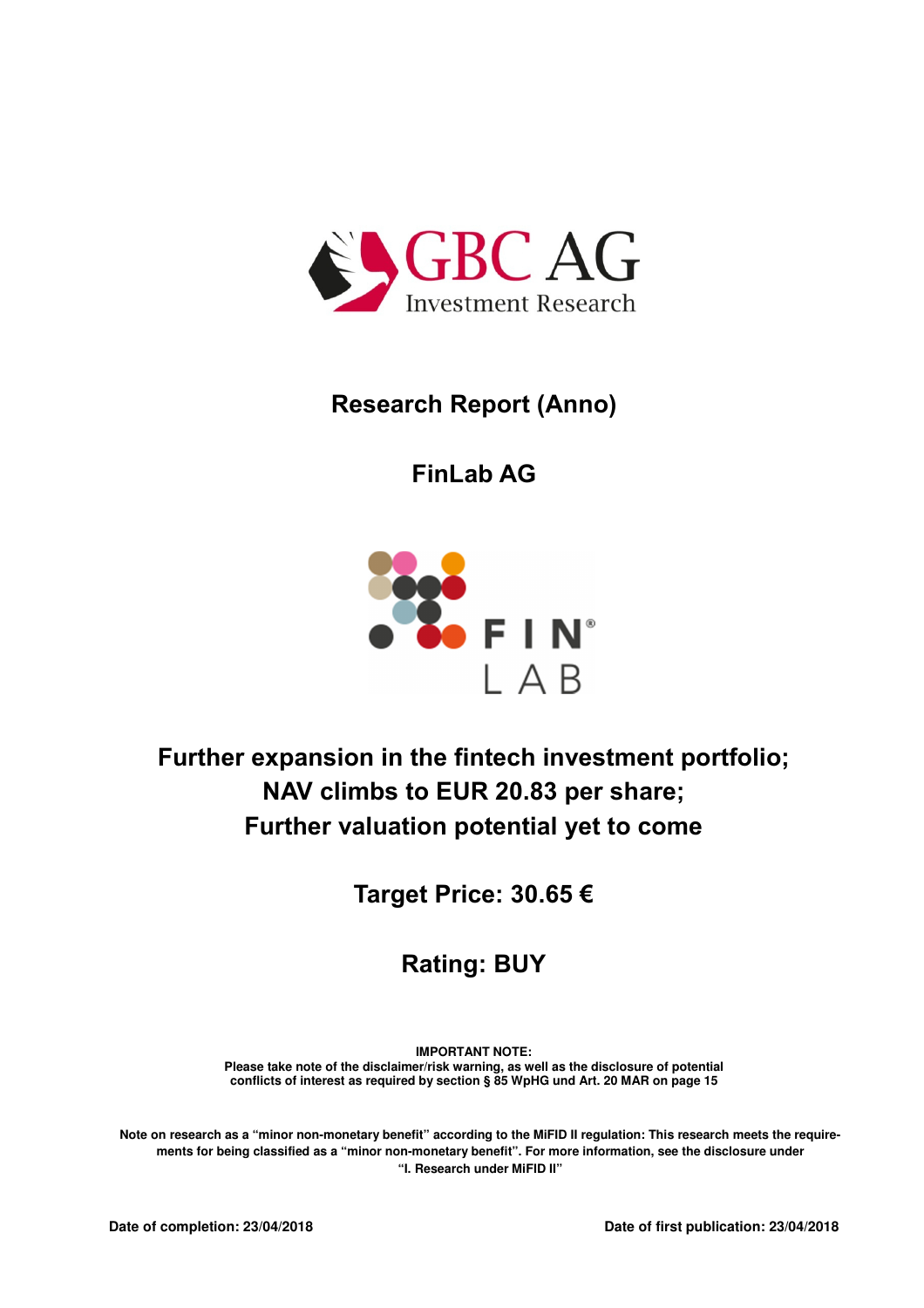

## **FinLab AG\*5a,6a,11**

### **BUY**

**Target Price: €30.65 (until now: €30.65)** 

Current Price: 21.50 23/04/2018 / XETRA / 9:10 am Currency: EUR

#### **Key Data:**

ISIN: DE0001218063 WKN: 121806 Ticker Symbol: A7AG Number of shares<sup>3</sup>: 4.989 Marketcap<sup>3</sup>: 107.26 <sup>3</sup>in millions / mEUR

Free Float: 20 %

Transparency Level: Scale

Market Segment: Freiverkehr

Accounting Standard: HGB/IFRS

Financial-Year End: 31.12.

Designated Sponsor: Hauck & Aufhäuser

#### **Analysts**:

Cosmin Filker filker@gbc-ag.de

Matthias Greiffenberger greiffenberger@gbc-ag.de

\* catalogue of possible conflicts of interest on page 16

#### **Company Profile**

| Sector: Private Equity                                             |
|--------------------------------------------------------------------|
| Focus: financial technology ("fintech") business models            |
| Employees: 12 on incubator level and over 100 in subsidi-<br>aries |
| Established: 2000, focus on fintech since beginning 2015           |
| Registered office: Frankfurt am Main                               |
| Board of Management: Stefan Schütze, Juan Rodriguez                |



FinLab AG is an investment company with a specific focus on fintech business models. Its business activities focus on developing self-founded or incubated German fintech start-ups, with the potential to roll out the business model across Europe. FinLab aims to acquire majority stakes in these start-ups and also finances the companies through several rounds of financing as the lead or co-investor. The Company's secondary focus is on investing in promising fintech companies that are not self-founded, and providing associated risk capital in seed or follow-on financing rounds. This does not involve any regional specialisation, but in addition to Germany, investments are also considered in the USA. In recent years, FinLab AG has considerably expanded its investment portfolio, which now comprises eight investments. These include companies from the fast-growing fintech sector as well as companies with a link to the blockchain and cryptocurrency worlds.

| <b>P&amp;L in EUR millions*</b>  | 31/12/2014 | 31/12/2015 | 31/12/2016 | 31/12/2017 |
|----------------------------------|------------|------------|------------|------------|
| Totasl income                    | 4.76       | 6.46       | 4.94       | 4.36       |
| EBIT                             | 0.49       | 4.02       | 2.27       | 1.46       |
| Net income (loss)                | 1.64       | 6.54       | 14.00      | 14.21      |
| <b>Operating Cashflow</b>        | $-0.06$    | 2.62       | 0.89       | 1.83       |
| *Figures according to IFRS       |            |            |            |            |
| Key Figures in EUR*              |            |            |            |            |
| Earnings per share               | 0.36       | 1.44       | 3.08       | 2.97       |
| Dividend per share               | 0.00       | 0.00       | 0.00       | 0.00       |
| *Figures according to IFRS       |            |            |            |            |
| Key figures*                     |            |            |            |            |
| Financial Assets in EUR millions | 41.64      | 54.16      | 68.00      | 103.19     |
| Equity (IFRS) in EUR millions    | 39.49      | 55.03      | 67.14      | 103.92     |
| NAV per share in EUR             | 8.70       | 12.12      | 14.79      | 20.83      |
| Discount to NAV                  | 147.1%     | 77.4%      | 45.4%      | 3.2%       |
| P/E ratio                        | 65.40      | 16.40      | 7.66       | 7.55       |
| *Figures according to IFRS       |            |            |            |            |

| June 2018: Annual Shareholder Meeting<br>28/09/2018: Half-year report 2017 | <b>Financial Calendar</b> |                                       |
|----------------------------------------------------------------------------|---------------------------|---------------------------------------|
|                                                                            |                           |                                       |
|                                                                            |                           |                                       |
|                                                                            |                           | 26-28/11/2018: Eigenkapitalforum 2017 |

| ** Last research by GBC:                       |
|------------------------------------------------|
| Date: publication/target price in EUR/rating   |
| 21/03/2018: RS / 30.65 / BUY                   |
| 07/12/2017: RS / 30.65 / BUY                   |
| 05/09/2017: RS / 20.30 / BUY                   |
| 28/06/2017: RS / 20.00 / BUY                   |
| ** The research studies indicated above may be |

\*\* The research studies indicated above may be viewed at www.gbc-ag.de, or requested at GBC AG, Halderstr. 27, D86150 Augsburg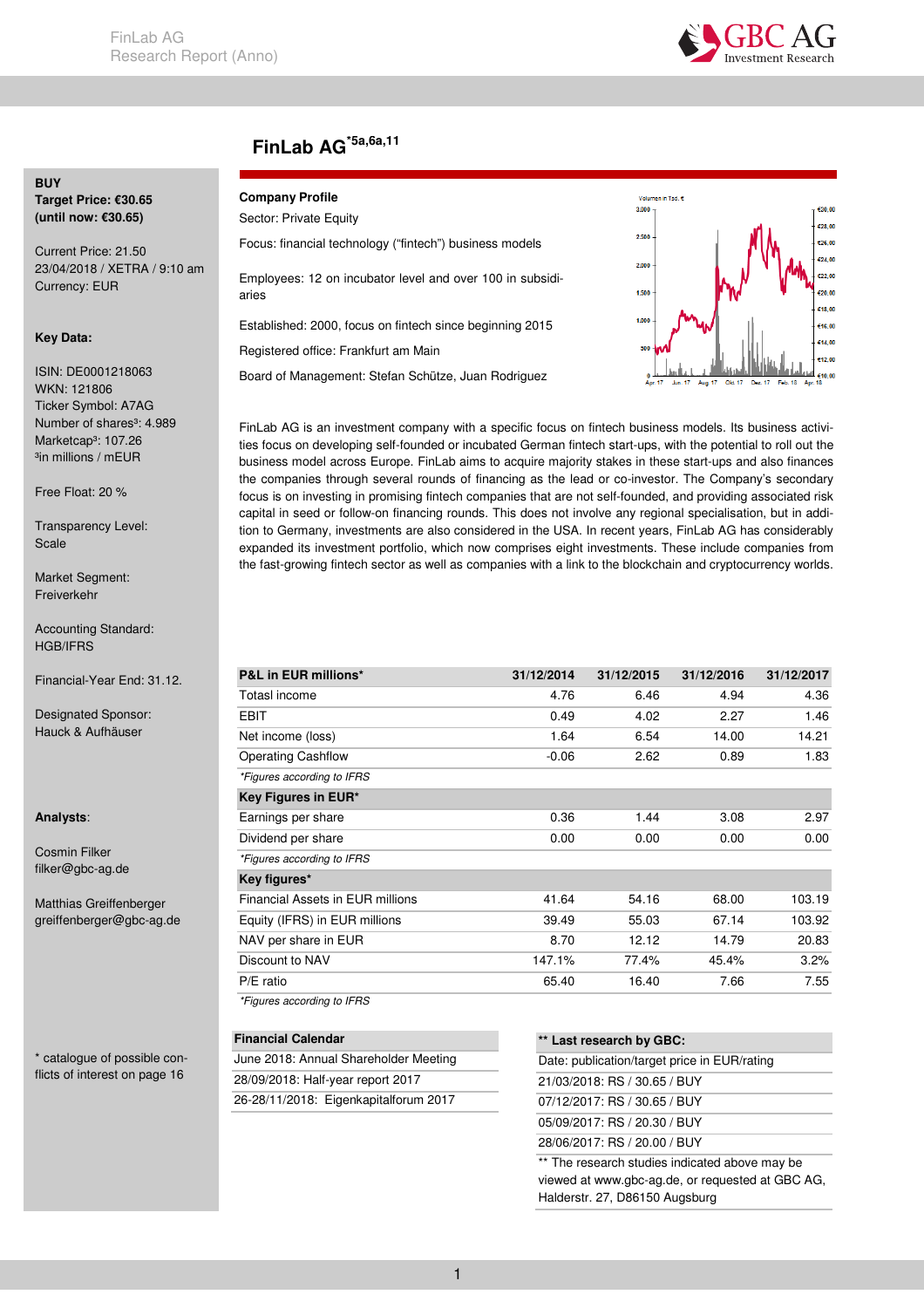

## **EXECUTIVE SUMMARY**

- In the past financial year 2017, FinLab AG once again benefited from an increase in the valuation of its fintech investments, allowing it to sustain its significant financial result of EUR 13.00 million (previous year: EUR 11.77 million). This total includes the valuation income from unlisted fintech investments. As in the previous year, a large proportion of the financial result is attributable to the increase in value of the Deposit Solutions investment. During a USD 20 million financing round, this associated company was valued at double the level recorded at the end of 2016 (as a result of thirdparty investment).
- In addition to the high financial result, the listed investment in HELIAD Equity Partners, in which FinLab AG has a significant stake (45.2%), posted very good growth. In 2017, the HELIAD share price of EUR 5.71 (31/12/2016) climbed significantly to EUR 9.48 (31/12/2017), which meant that given its virtually unchanged shareholding, FinLab AG recorded a total gain of EUR 16.55 million. Although this gain is not recognised in the financial result, it is recognised as a result-neutral revaluation basis in equity capital, which entails a corresponding increase in equity capital and thus in the NAV.
- The positive post-tax result of EUR 14.21 million, together with the revaluation reserve of the Heliad investment (EUR 16.55 million) and the capital increase undertaken in May 2017 (EUR 5.85 million: 450,000 new shares at EUR 13.00 per share), made for a significant increase in equity capital to EUR 103.92 million (31/12/16: EUR 67.14 million). The NAV per share once again saw a significant increase to EUR 20.83 (31/12/16: EUR 14.79).
- FinLab AG is special in that current income (service income, profit shares) is sufficient to cover the ongoing costs, which renders FinLab's business virtually "selfsustaining" without external financing. This can be seen from the positive EBIT of EUR 1.46 million, which gives an indication of the strong internal financing capability within FinLab AG – this is not considered the norm for venture capital portfolio companies.
- In the past financial year, FinLab AG has expanded its investment portfolio with three further investments, acquiring initial stakes in FastBill GmbH, Vaultoro Ltd. and ICONIQ Lab GmbH. At the same time, the Company has successfully completed its entry into the cryptocurrency and blockchain markets. In this regard, it recently announced the creation of a fund with leading blockchain software EOS.IO. With a planned capitalisation of up to USD 100 million, FinLab is expected to benefit from both management fees and the fund's performance. In addition, all key fintech investments reached important milestones in 2017.
- Based on the NAV valuation, we calculated a fair value of EUR 30.65 per share for FinLab AG. This figure includes the hidden reserves of the HELIAD investment as well as the higher valuations we have calculated for fintech investments. Based on a share price of EUR 20.70, we are assigning a BUY rating.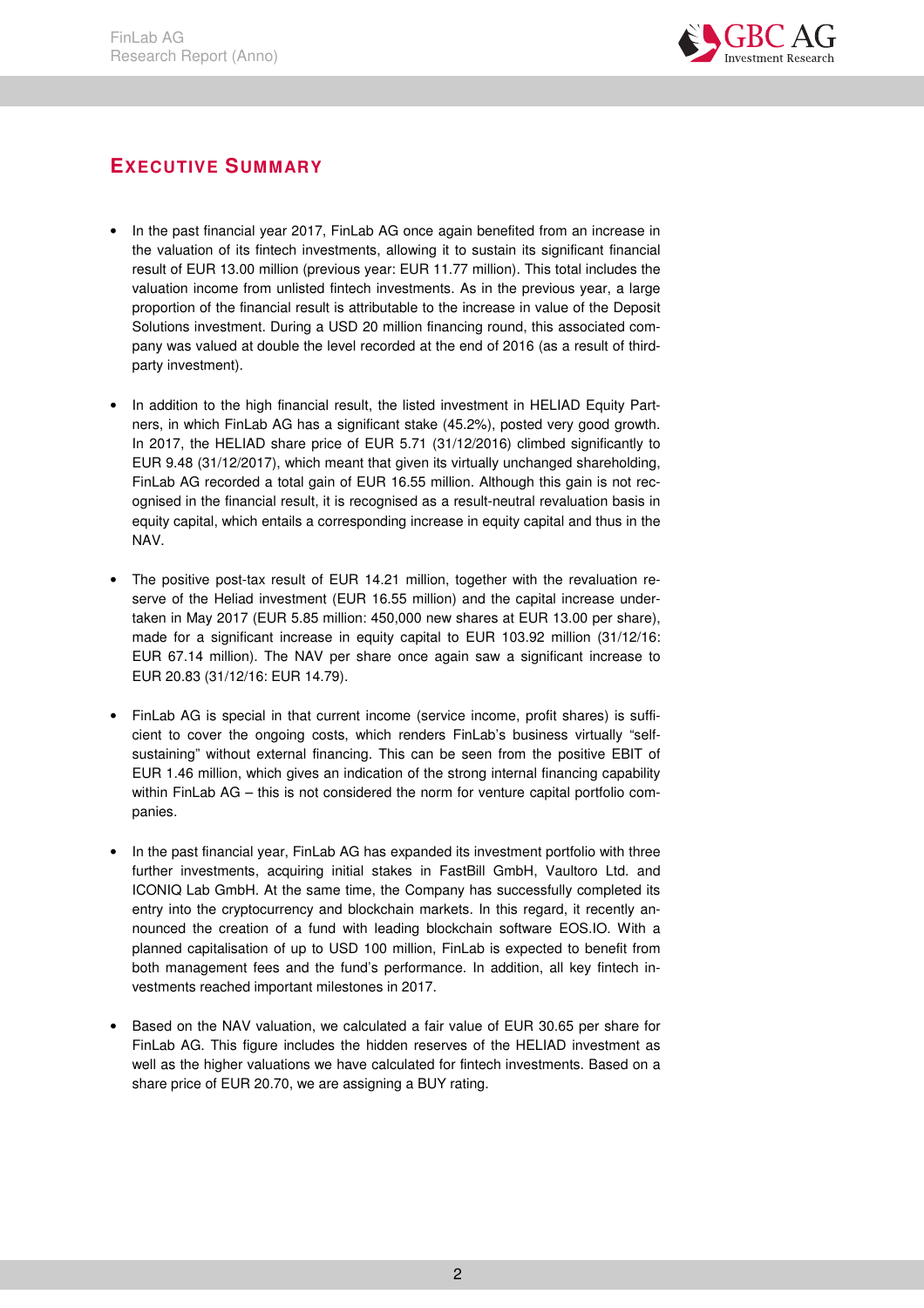

## **TABLE OF CONTENTS**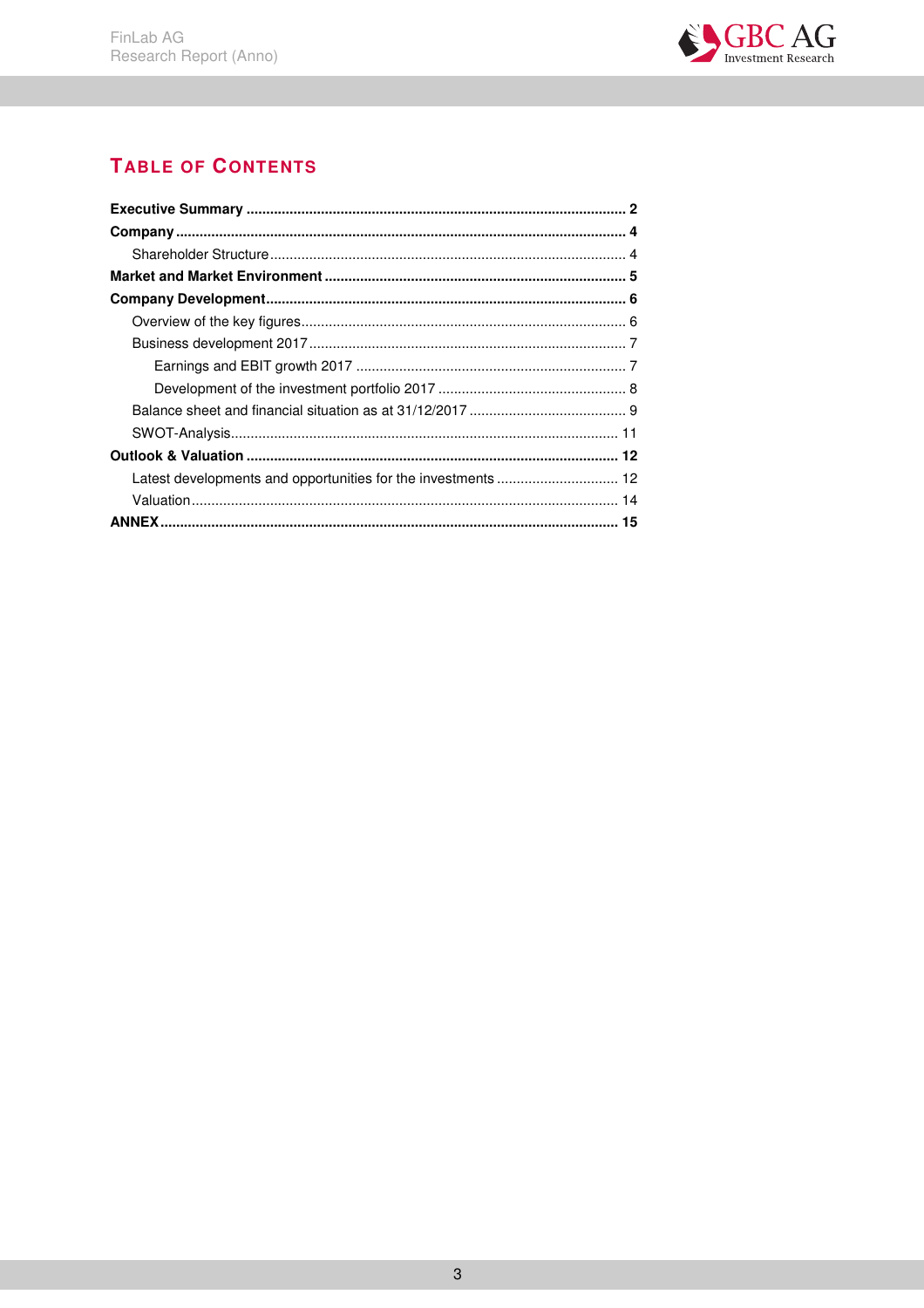

## **COMPANY**



*Source: FinLab AG; GBC AG* 

With its work in 2017, FinLab AG has already achieved the medium-term goal of building an investment portfolio of 7-10 companies. As at the balance sheet date 31/12/2017, the Company holds shares in a total of eight companies. With three new investments, the past financial year saw particularly high investment activity.

May 2017 saw the announcement of a 15% investment (including options) in **FastBill GmbH**, a leading SaaS provider of financial management solutions for smaller companies. Through its own software solution, this new investment offers a platform for the central management of financial data as well as suitable interfaces for exchanging data with tax consultants or similar services. The seven-figure financing volume of FinLab should finance further customer growth and the expansion of the financial platform.

In September 2017, the Company announced its investment in **Vaultoro Ltd.**, a realtime trading platform for gold and bitcoin. Vaultoro customers can use this platform to invest with cryptocurrencies in physical gold from around the world, which is stored by a reputed partner in Switzerland. In principle, investors should be able to secure their deposits with gold and bitcoin using Vaultoro's online vaulting app and a debit card secured by gold, as well as spending them in any currency in real time.

In November 2017, FinLab AG increased its stake in cryptocurrency by investing in **ICONIQ Lab**, an ICO and Token Sale Accelerator. ICONIQ Lab is a full-service platform for crypto, blockchain and token start-ups, providing seed capital and funding to selected companies for the implementation of their own ICO.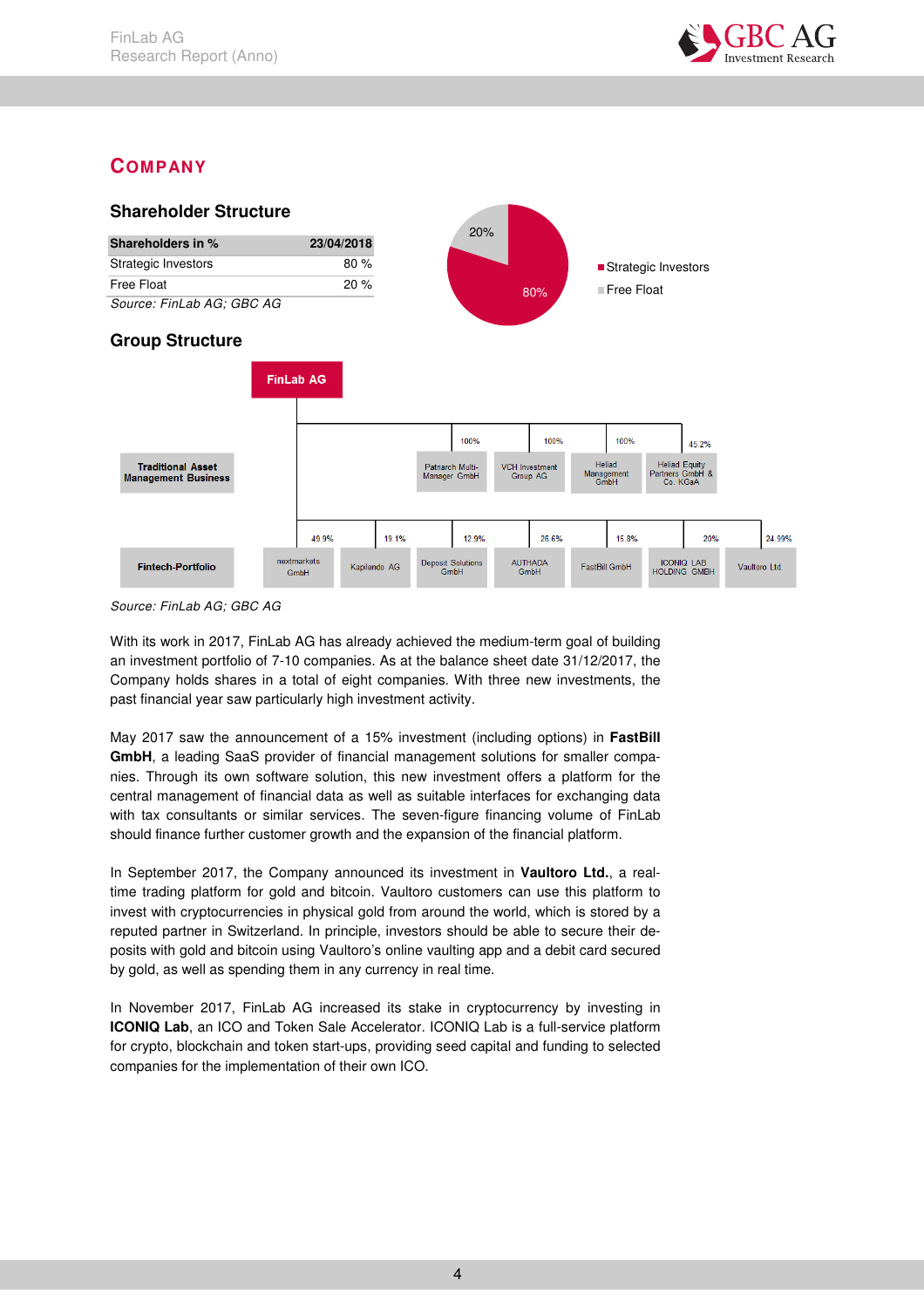

### **MARKET AND MARKET ENVIRONMENT**

In 2017, the global financing volume for fintech investments was expected to follow on from the already high level recorded in previous years. By the third quarter of 2017, the investment volume had already reached USD 12.2 billion, after around USD 13.9 billion was invested in fintechs in the whole of 2016. Extrapolated across the entire year, the result for 2017 could once again significantly exceed the levels from the previous year.



*Source: CB Insights; GBC AG; until third quarter 2017* 

One of the most important recent developments is that established institutions are increasingly accepting the generally disruptive fintech business models. Fintech is thus no longer just a niche – it is increasingly being integrated into existing models. For example, more than 75% of financial institutions plan to invest in fintech companies in order to increase the speed of innovation (source: PWC). The adaptation of new technologies is expected to maintain the high growth momentum in the fintech sector. The linking of blockchain technologies in particular should establish a new trend in this field. It should be borne in mind that blockchain technology is increasingly outgrowing experimental status, with first blockchain prototypes being transferred to commercial use.

In Germany, there are likely to be significantly higher volumes invested in fintech companies. For the full year 2017, a total volume of EUR 613.8 million is projected on the basis of the existing half-year figures (source: Ernst & Young), which are demonstrating above-50% growth on the previous year (full year 2016: EUR 398.9 million). The process of Germany catching up with English-speaking countries would continue under these circumstances.



#### **Investments in fintech-companies in Germany**

 *Source: Ernst & Young; GBC AG; \* extrapolated on the basis of the half-year figures*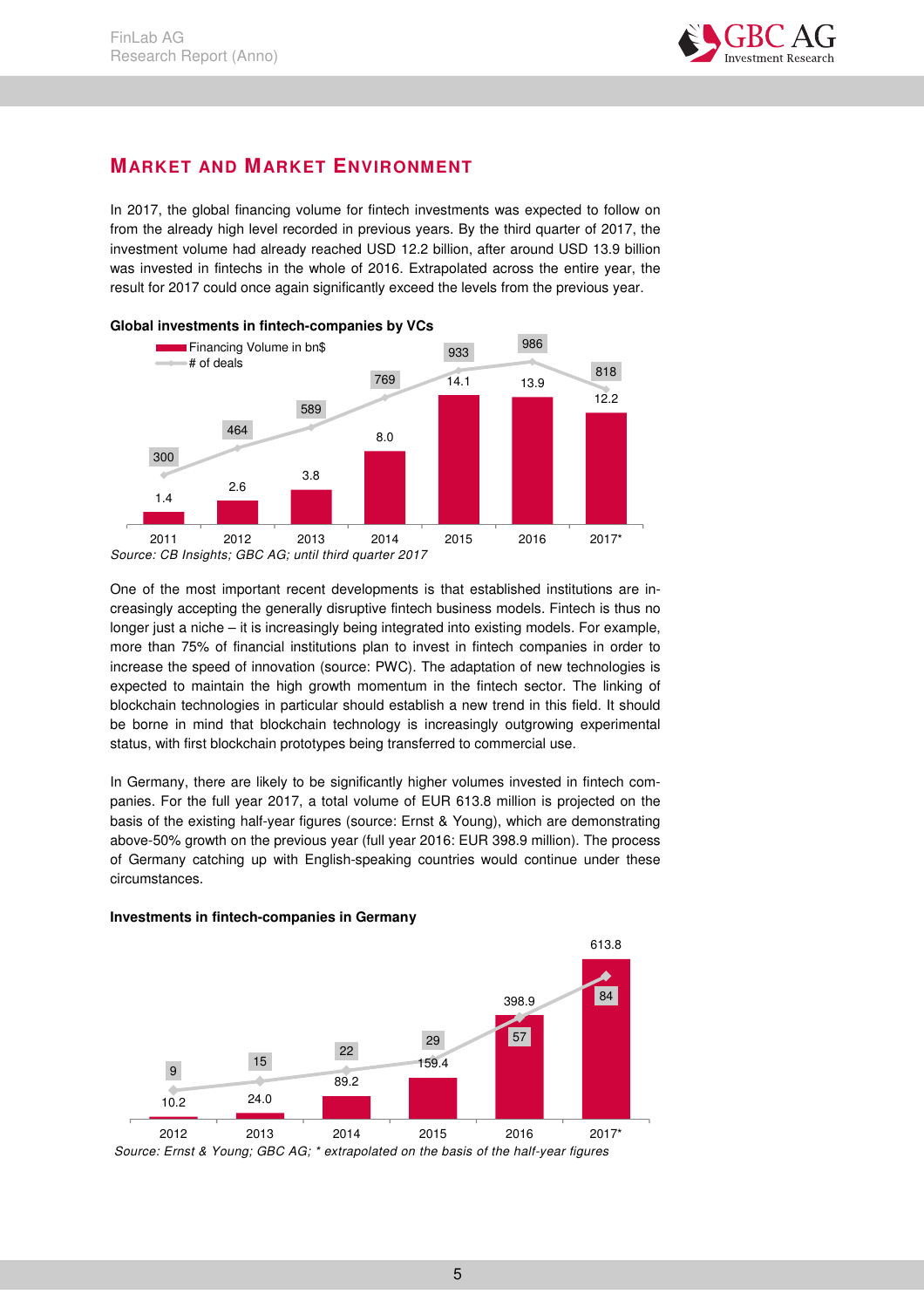

## **COMPANY DEVELOPMENT**

## **Overview of the key figures**

| P&L (in $\epsilon$ m)                                                                                                                                                                                                                                                                                                                    | FY 2014 | FY 2015 | FY 2016 | FY 2017 |
|------------------------------------------------------------------------------------------------------------------------------------------------------------------------------------------------------------------------------------------------------------------------------------------------------------------------------------------|---------|---------|---------|---------|
| Sales                                                                                                                                                                                                                                                                                                                                    | 2.85    | 4.17    | 1.72    | 1.52    |
| Income from investments                                                                                                                                                                                                                                                                                                                  | 0.35    | 1.61    | 2.75    | 2.47    |
| Other operating income                                                                                                                                                                                                                                                                                                                   | 1.55    | 0.68    | 0.48    | 0.37    |
| <b>Total income</b>                                                                                                                                                                                                                                                                                                                      | 4.76    | 6.46    | 4.94    | 4.36    |
| Personnel expenses                                                                                                                                                                                                                                                                                                                       | $-2.09$ | $-1.56$ | $-1.64$ | $-1.76$ |
| Other operating costs                                                                                                                                                                                                                                                                                                                    | $-2.18$ | $-0.88$ | $-1.02$ | $-1.14$ |
| <b>EBIT</b>                                                                                                                                                                                                                                                                                                                              | 0.49    | 4.02    | 2.27    | 1.46    |
| Financial result                                                                                                                                                                                                                                                                                                                         | 1.17    | 3.11    | 11.77   | 13.00   |
| <b>EBT</b>                                                                                                                                                                                                                                                                                                                               | 1.66    | 7.14    | 14.04   | 14.46   |
| Taxes on income                                                                                                                                                                                                                                                                                                                          | $-0.02$ | $-0.60$ | $-0.04$ | $-0.25$ |
| <b>Net profit</b>                                                                                                                                                                                                                                                                                                                        | 1.64    | 6.54    | 14.00   | 14.21   |
|                                                                                                                                                                                                                                                                                                                                          |         |         |         |         |
| <b>EBIT</b>                                                                                                                                                                                                                                                                                                                              | 0.49    | 4.02    | 2.27    | 1.46    |
| Earnings per share in $\epsilon$                                                                                                                                                                                                                                                                                                         | 0.36    | 1.44    | 3.08    | 2.97    |
| Dividend per share in $\epsilon$                                                                                                                                                                                                                                                                                                         | 0.00    | 0.00    | 0.00    | 0.00    |
| Number of shares in million                                                                                                                                                                                                                                                                                                              | 4.54    | 4.54    | 4.54    | 4.79    |
| $C_2$ $\cdots$ $\cdots$ $C_{n}$ $\vdots$ $\vdots$ $\vdots$ $\vdots$ $\vdots$ $\vdots$ $\vdots$ $\vdots$ $\vdots$ $\vdots$ $\vdots$ $\vdots$ $\vdots$ $\vdots$ $\vdots$ $\vdots$ $\vdots$ $\vdots$ $\vdots$ $\vdots$ $\vdots$ $\vdots$ $\vdots$ $\vdots$ $\vdots$ $\vdots$ $\vdots$ $\vdots$ $\vdots$ $\vdots$ $\vdots$ $\vdots$ $\vdots$ |         |         |         |         |

*Source: FinLab AG; GBC AG*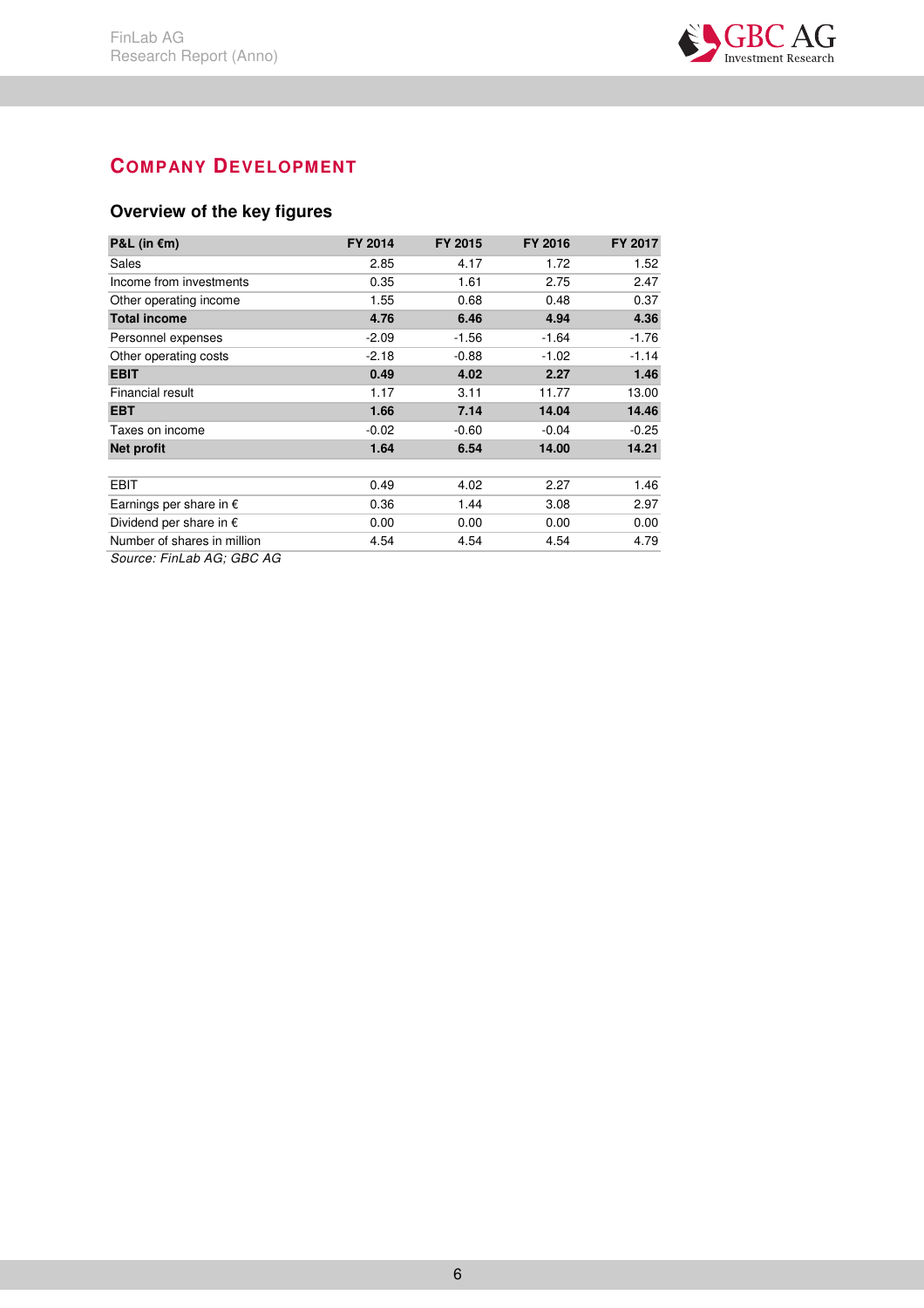

| P&L (in $€m)$          | FY 2014     | FY 2015       | FY 2016    | FY 2017      |
|------------------------|-------------|---------------|------------|--------------|
| Total income           | 4.76        | 6.46          | 4.94       | 4.36         |
| EBIT ( <i>margin</i> ) | 0.49(10.3%) | 4.02 (62.3 %) | 2.27(46.0% | 1.46 (33.4%) |
| Financial result       | 1.17        | 3.11          | 11.77      | 13.00        |
| Net profit             | 1.64        | 6.54          | 14.00      | 14.21        |
| EPS in $\epsilon$      | 0.36        | 1.44          | 3.08       | 2.97         |

#### **Business development 2017**

*Source: FinLab AG; GBC AG* 

#### **Earnings and EBIT growth 2017**

FinLab AG's revenue primarily stems from services provided to subsidiaries and investments and is therefore attributable to the traditional financial services business. The Company's sales revenue of EUR 1.52 million (previous year: EUR 1.72 million) is also supplemented by investment earnings, which include profit distributions from the investments in Heliad and Patriarch totalling EUR 2.16 million (previous year: EUR 2.49 million).

The resulting total earnings of EUR 4.36 million in the past financial year 2017 (previous year: EUR 4.94 million) are typically low for FinLab AG, but are only of secondary importance in our view. It is important that the current income in a given financial year is sufficient to cover the ongoing costs (personnel expenses, material expenses), rendering the FinLab business virtually "self-sustaining" without external financing. This can be seen from the positive EBIT of EUR 1.46 million (previous year: EUR 2.27 million), which gives an indication of the strong internal financing capability within FinLab AG – this is not considered the norm for venture capital portfolio companies.



#### **Total income and EBIT (in €m)**

In recent years, FinLab AG has successfully established a positive EBIT. In addition to the expansion of the earnings base, this also results from the comparatively consistent cost base. Operating costs have stabilised within a range of EUR 2.44 million to EUR 2.90 million over the past three financial years, which is indicative of the Company's streamlined setup.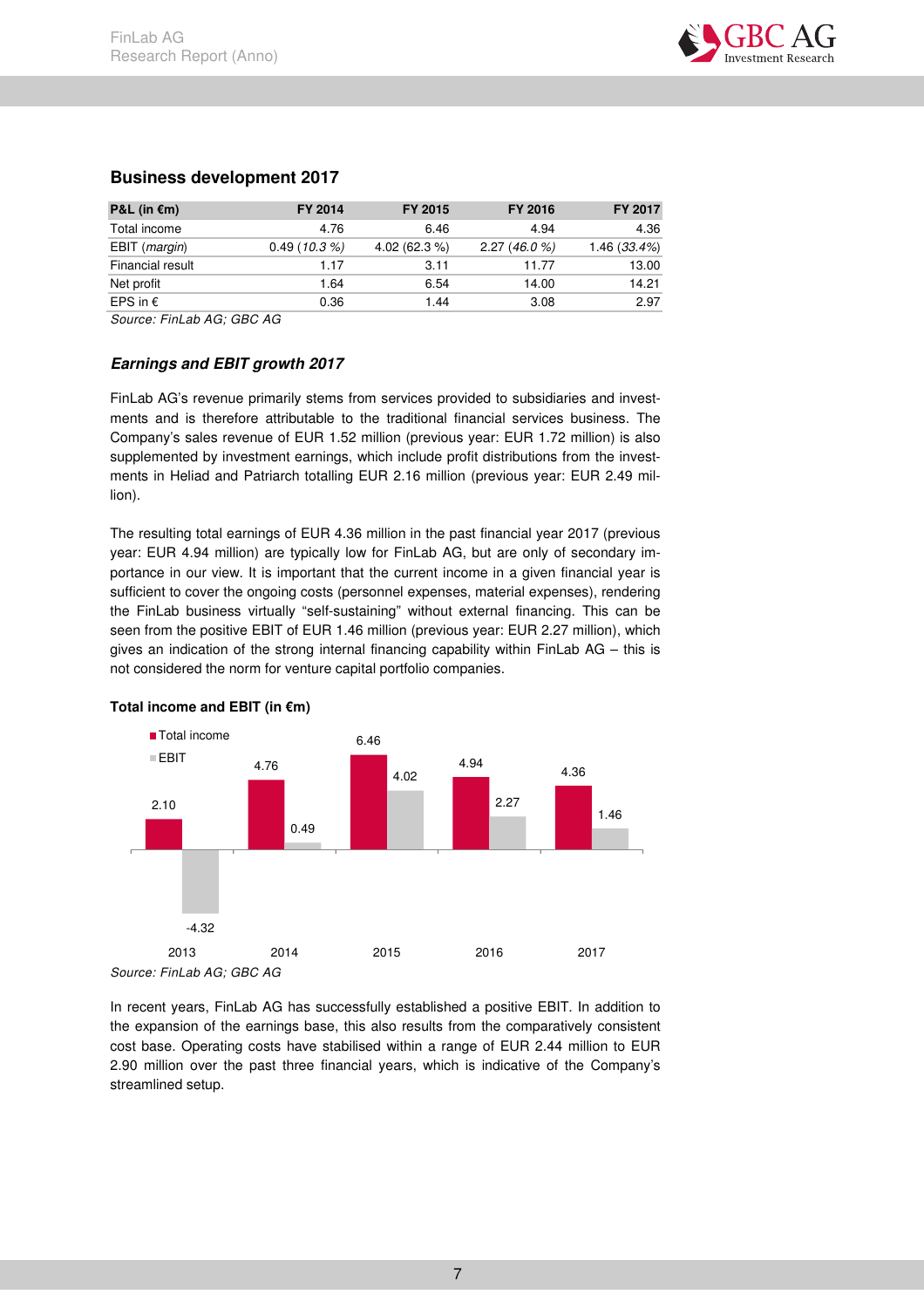

#### **Development of the investment portfolio 2017**

An even more significant feature for the FinLab AG business model, as an investor and an incubator of fintech companies, is the development of its investments, which is partly reflected in the financial result. The financial result of EUR 13.00 million (previous year: EUR 11.77 million) is almost entirely attributable to the fair value measurement of unlisted investments, so the financial result does not include the write-ups on the listed HELIAD Equity Partners investment. When using a DCF valuation method, an unlisted fintech investment was recognised as having an impact on income. As in the previous year, a large proportion of the financial result is attributable to the increase in value of the Deposit Solutions investment. In 2017, Deposit Solutions doubled its company value compared to the previous year, which was derived from a USD 20 million financing round.



#### **Financial result (in €m)**

Other investments are likely to have recorded gains in income in light of the very positive news arena. Furthermore, the new investments made in 2017 (FastBill, Vaultoro, ICONIQ Lab) should have been concluded slightly below valuation, so we expect valuation earnings too from these operations.

This will result in a typical P&L situation for portfolio companies, accompanied by high financial earnings and a comparatively low operating result (EBIT). As valuation earnings are not tax-relevant, the Company has low tax expenses. As a result, the financial result is "fully" reflected in the post-tax result of EUR 14.21 million (previous year: EUR 14.00 million).

Another earnings component that does not affect the result is the performance of the listed HELIAD Equity Partners investment, in which FinLab AG holds a significant stake of 45.2%. In 2017, the HELIAD share price of EUR 5.71 (31/12/2016) climbed significantly to EUR 9.48 (31/12/2017), which meant that given its virtually unchanged shareholding, FinLab AG recorded a total gain of EUR 16.81 million. This is recognised as a resultneutral revaluation basis in equity capital and thus in the NAV of FinLab AG.

*Source: FinLab AG, GBC AG*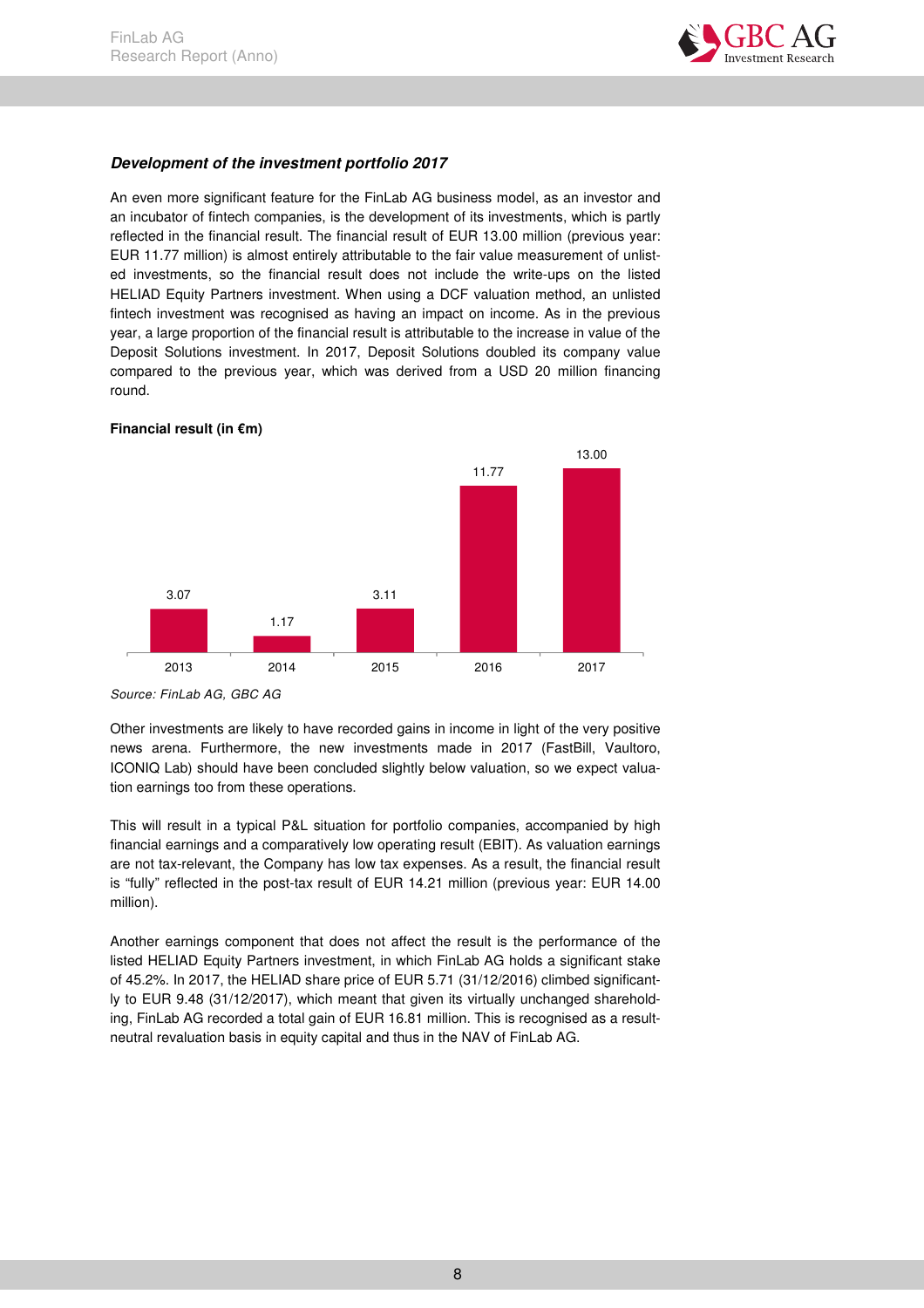| in $\epsilon$ m         | 31/12/2014 | 31/12/2015 | 31/12/2016 | 31/12/2017 |
|-------------------------|------------|------------|------------|------------|
| Equity                  | 39.49      | 55.03      | 67.14      | 103.92     |
| Equity ratio (in $%$ )  | 92.1%      | 96.1%      | 94.1%      | 97.9%      |
| <b>Financial Assets</b> | 36.02      | 52.40      | 66.70      | 99.00      |
| Securities and Cash     | 5.62       | 1.77       | 1.40       | 4.19       |
| NAV per share           | 8.70€      | 12.12 €    | 14.79€     | 20.83€     |
|                         |            |            |            |            |
| Cash Flow - operating   | $-0.06$    | 2.62       | 0.89       | 1.83       |
| Cash Flow - investing   | 2.61       | $-3.62$    | $-1.21$    | $-4.29$    |
| Cash Flow - financing   | $-1.40$    | $-1.00$    | $-0.32$    | 5.61       |
| C <sub>2</sub>          |            |            |            |            |

### **Balance sheet and financial situation as at 31/12/2017**

*Source: FinLab AG; GBC AG* 

The post-tax result of EUR 14.21 million, together with the revaluation reserve of the listed Heliad investment (EUR 16.55 million) and the capital increase undertaken in May 2017 (EUR 5.85 million: 450,000 new shares at EUR 13.00 per share), made for a significant increase in equity capital to EUR 103.92 million (31/12/16: EUR 67.14 million). As FinLab AG still avoids using external financial resources, the equity ratio of 97.9% (31/12/16: 94.1%) remains at a high level. The NAV per share once again saw a significant increase to EUR 20.83 (previous year: EUR 14.79).



#### **NAV per share (in €)**

*Source: FinLab AG; GBC AG* 

In terms of assets, FinLab's balance sheet is dominated by financial assets of EUR 99.00 million and liquid assets of EUR 4.11 million. Securities of non-current assets, amounting to EUR 42.42 million (previous year: EUR 25.90 million), play a dominant role. This balance sheet item includes the valuation of Heliad Equity Partners as calculated from the share price, which, due to the very strong share price performance, rose sharply to EUR 9.48 (31/12/16: EUR 5.71) given the Company's virtually unchanged shareholding.

The financial assets also include the unlisted fintech investments, whose value at the balance sheet date had also significantly increased to EUR 38.24 million (31/12/16: EUR 23.16 million). On the one hand, the new investments made in the past financial year 2017 in FastBill GmbH, ICONIQ LAB and Vaultoro Ltd. are displayed here. However, we expect that corresponding value increases were also recorded for fintech investments made in previous years.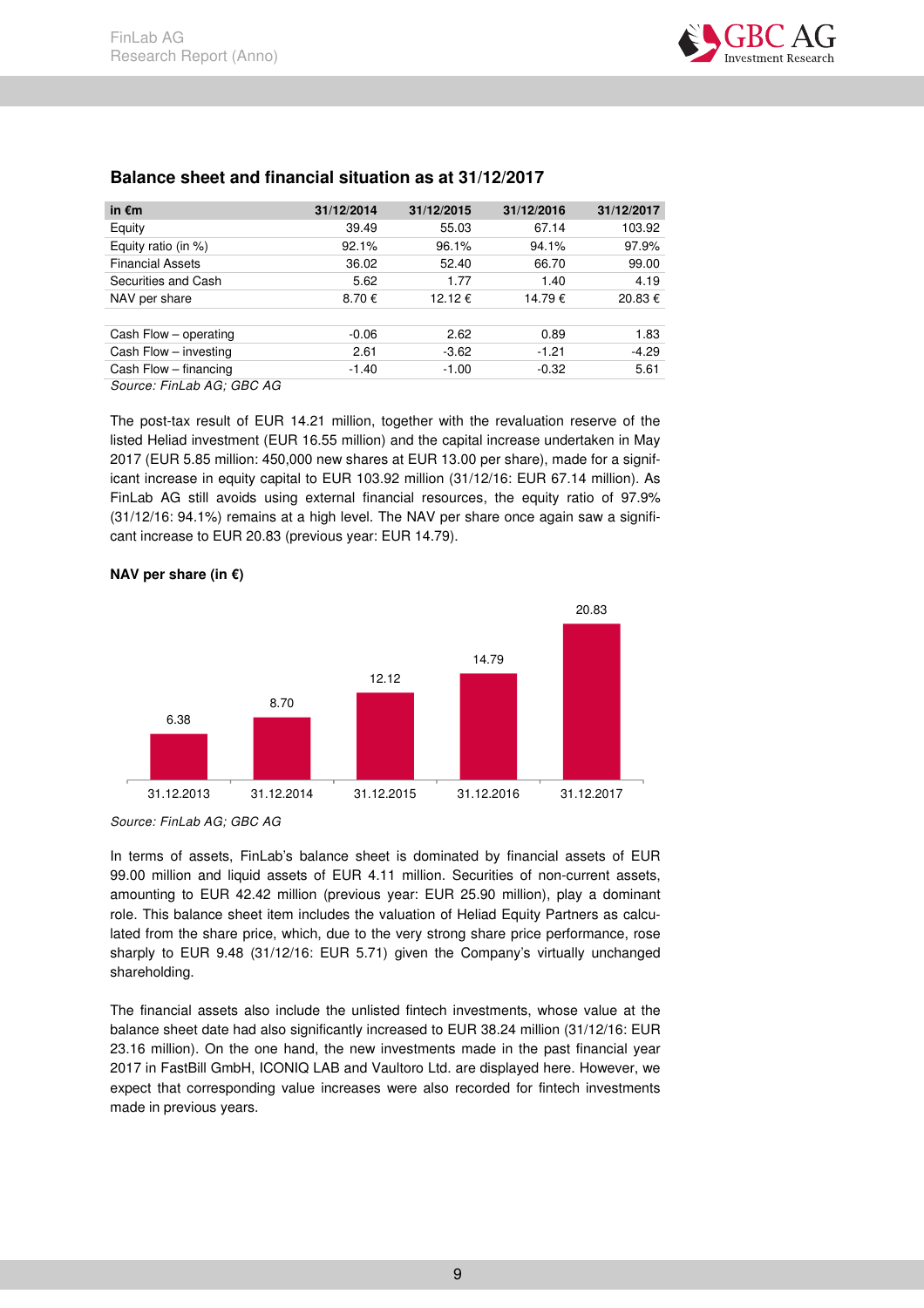

### **Financial Assets (in €m)**



*Source: FinLab AG; GBC AG* 

The increase in liquid assets to EUR 4.11 million (31/12/16: EUR 0.97 million) allowed the Company to promptly pursue potential investment opportunities. The increase in liquidity is primarily attributable to the capital increase implemented in 2017, which generated net proceeds of EUR 5.85 million. Together with the operating cash flow of EUR 1.83 million, the investment cash flow of -EUR 4.29 million was thus exceeded by EUR 3.14 million. The negative investment cash flow is a consequence of increased investment activity over the past financial year, with three new investments in fintech companies.

One particularly noteworthy development is the stabilisation of positive operating cash flow, which indicates that the Company has fundamentally solid internal financing capability. This operating cash flow is drawn from the traditional financial services business and is therefore linked to the recurring income from services provided to subsidiaries and from investment income and profit distributions to Heliad and Patriarch.



#### **Operating Cash Flow (in €m)**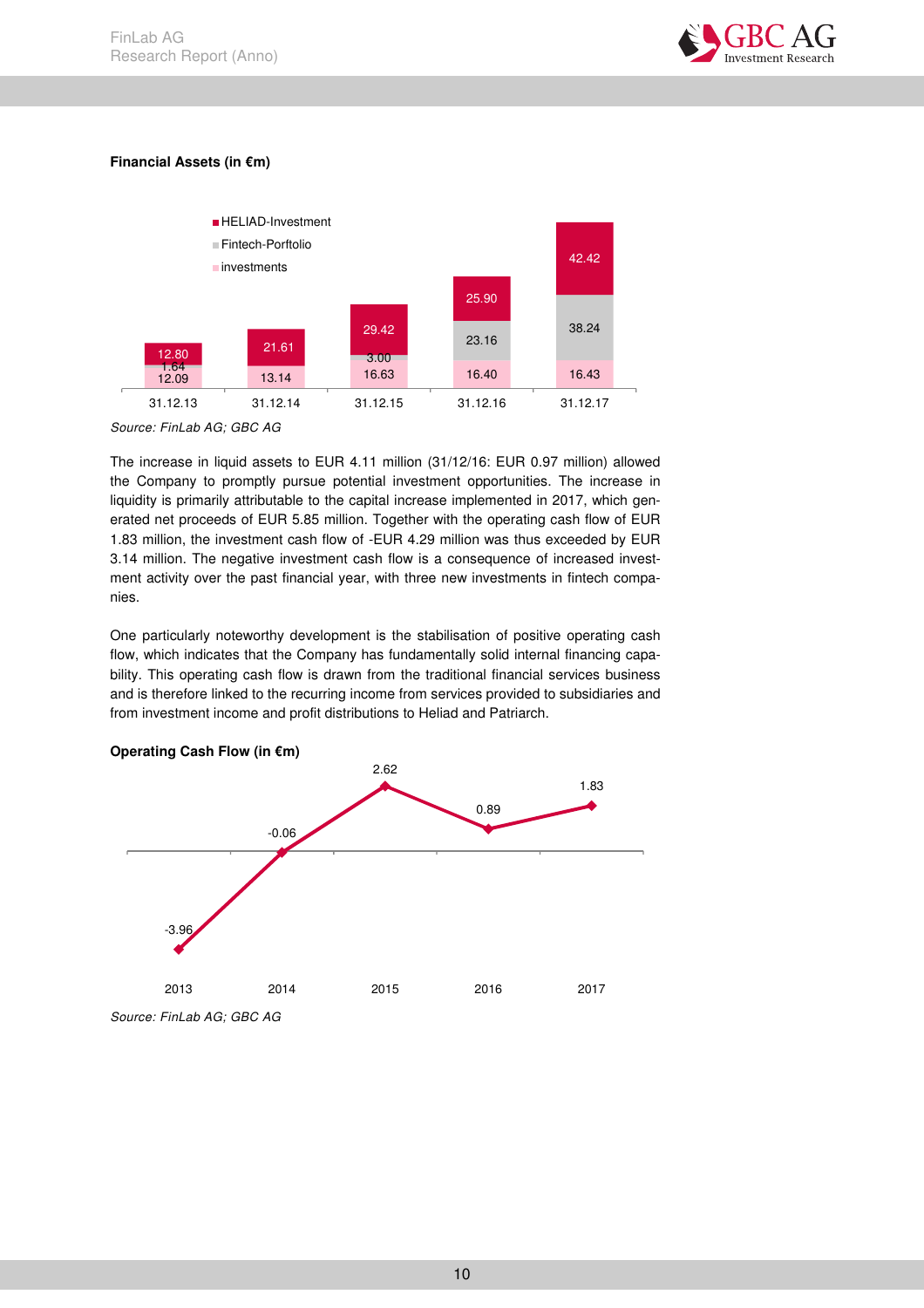

## **SWOT-Analysis**

|                       | <b>Strenghts</b>                                                                                                                                                                                                                                                                                                                                                                                                                                                                                                                                     | Weaknesses                                                                                                                                                                                                                                                                                                                                                                                                                                                                                                                              |
|-----------------------|------------------------------------------------------------------------------------------------------------------------------------------------------------------------------------------------------------------------------------------------------------------------------------------------------------------------------------------------------------------------------------------------------------------------------------------------------------------------------------------------------------------------------------------------------|-----------------------------------------------------------------------------------------------------------------------------------------------------------------------------------------------------------------------------------------------------------------------------------------------------------------------------------------------------------------------------------------------------------------------------------------------------------------------------------------------------------------------------------------|
| ٠<br>٠<br>٠<br>٠<br>٠ | Experienced management team<br>Secure cash flows through the Heliad and<br>Patriarch investments in the coming years<br>The balance sheet structure is very solid,<br>with a high equity ratio of over 90% and no<br>financial liabilities<br>FinLab AG's ongoing costs are covered by<br>recurring cash flows<br>A certain number of new investments can<br>be financed by the available liquidity and<br>the current cash flow<br>The fixed cost base is low and the Compa-<br>ny operates consistently within break-even<br>from recurring income | High dependence on the major investment in<br>$\bullet$<br>Heliad Equity Partners GmbH & Co. KGaA<br>Difficult for investors to make forecasts due<br>$\bullet$<br>to the limited history of the fintech invest-<br>ments<br>The share is extremely illiquid due to a low<br>$\bullet$<br>free float of around 20%                                                                                                                                                                                                                      |
|                       | <b>Opportunities</b>                                                                                                                                                                                                                                                                                                                                                                                                                                                                                                                                 | <b>Threats</b>                                                                                                                                                                                                                                                                                                                                                                                                                                                                                                                          |
| $\bullet$<br>٠<br>٠   | The high demand for fintech business<br>models could further boost the valuation<br>levels of FinLab's investments<br>Fintech business models record<br>high<br>growth rates, which could also add value to<br>FinLab AG's investments<br>New investments could increase the growth<br>potential even further<br>The new fund with EOS.IO should bring an<br>increase in management fees and growth in<br>returns<br>A further increase in the price of the Heliad<br>share would push the NAV of the FinLab<br>share even higher                    | FinLab AG's investments could grow more<br>$\bullet$<br>slowly than hoped<br>A sharp fall in the Heliad share price would<br>$\bullet$<br>weigh on the annual result and decrease the<br><b>NAV</b><br>Prospects in the fintech market could turn<br>٠<br>once more and deteriorate significantly<br>Lack of investment opportunities in the<br>market could slow down the Company's de-<br>velopment<br>Competitors could use similar or identical<br>$\bullet$<br>business models to limit the market potential<br>of the investments |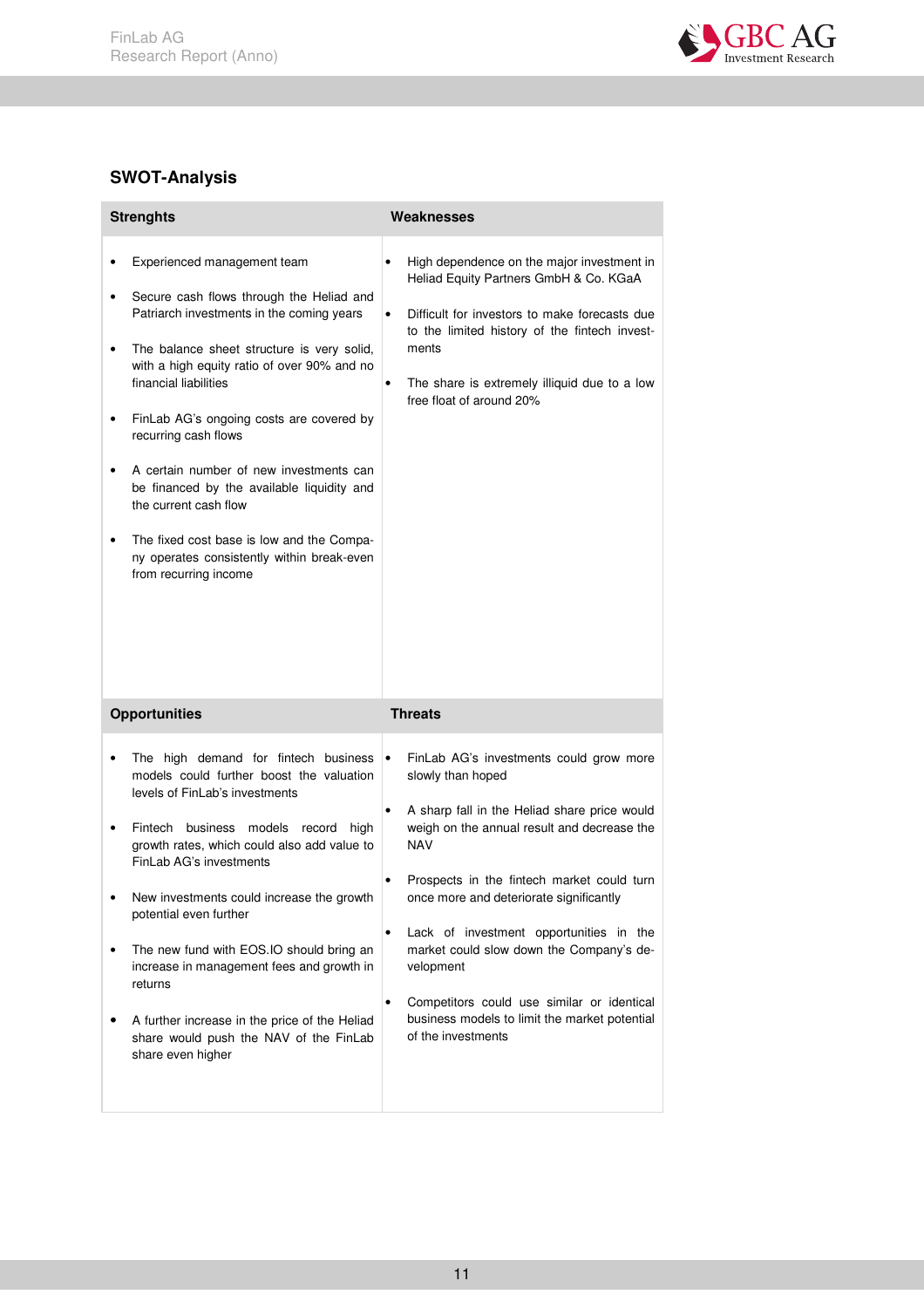

## **OUTLOOK & VALUATION**

### **Latest developments and opportunities for the investments**

#### **Deposit Solutions GmbH**

In 2017, the investment in Deposit Solutions GmbH continued on its previous growth path. Deposit Solutions GmbH functions as a fintech company, which means it can use its own open-banking platform to offer customers attractive daily and fixed-term offers from other banks, without having to enter into a new customer relationship. Customers therefore have easy access to the European deposit market through the company's own bank. In 2018, Deposit Solutions increased the value of its brokered investments to over EUR 5.0 billion. By contrast, the brokered volume was just EUR 1.0 billion at the end of 2016, making Deposit's platform one of the fastest growing fintech solutions.

In 2017, Deposit Solutions acquired another fintech company, SAVEDO. With more than 18,000 investors and 13 partner banks, SAVEDO has an extensive B2C business, which is likely to expand further within Deposit Solutions. At the end of 2017, Deposit Solutions raised USD 20 million in another financing round, thereby doubling the company's value compared to the previous year. We now expect the value to increase from approx. EUR 100 million (July 2016) to approx. EUR 200 million, which was recognised in FinLab's income statement in line with its shareholding.

#### **FastBill GmbH**

FastBill began recording initial successes very quickly after being added to the FinLab portfolio. The company recorded a significant increase in its customer base, which stood at 40,000 at the time of investment. It also agreed to strategic cooperation with DATEV, which considerably expanded the functionality of the self-developed software. FastBill's mostly medium-sized customers can therefore also access DATEV solutions as part of a SaaS solution. FastBill also works with Kontist to offer real-time bank account integration into an accounting product, which automatically processes receipts and payments.

#### **Authada GmbH**

Identification experts AUTHADA have also published an important milestone during the current financial year 2018. This company, which specialises in reading electronic identities from identity documents using the NFC interface for smartphones, was the first company ever to have its own software certified by the BSI (Bundesamt für Sicherheit und Informationstechnik – Federal Office for Information Security). This certification serves as proof that it has met the highest security requirements.

#### **Vaultoro Ltd.**

A new addition to the FinLab portfolio in 2017, Vaultoro Ltd. is a leading real-time trading platform for gold and bitcoin which announced the launch of its second product in 2018. With the newly introduced "Bar9" online savings account, customers can invest money in physical gold, which is stored in a Swiss vault. This process is completed without the involvement of any banks. Customers can use the savings invested in gold as money and make withdrawals in euros. There are also plans to release the first gold-based debit card in the near future and to expand the platform to incorporate additional precious metals such as silver and palladium, as well as cryptocurrencies.

#### **ICONIQ Lab**

ICO and Token Sale Accelerator ICONIQ Lab has successfully completed the private pre-sale of its ICNQ Club Membership Token to institutional and private investors. The funds collected will be used to finance the Accelerator programme, which will see support provided for five selected start-ups on their way to their own ICO. In the second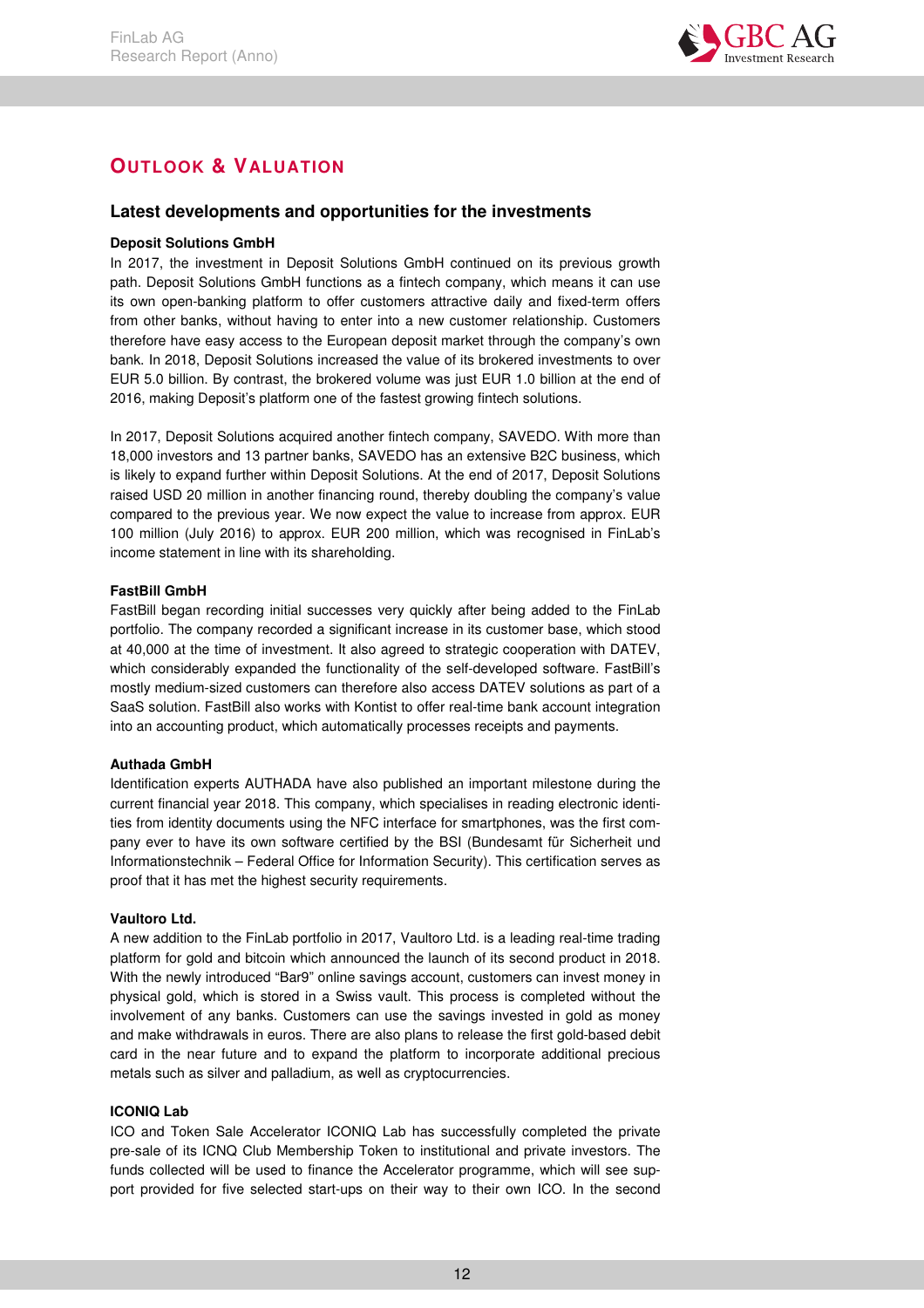

quarter of 2018, 15 million ICNQ tokens with a target volume of up to EUR 10.5 million are expected to be sold.

#### **Kapilendo AG**

Crowd-investing platform Kapilendo further expanded its investment volumes in 2017. At the same time, Kapilendo has provided more than EUR 20 million in financing for major projects including Hertha BSC Berlin and well-known start-up "Little Lunch". In mid-June 2017, FinLab AG also reported the successful integration of crowd-investing platform "Engel und Völkers Capital". This is a joint venture between Kapilendo AG and Engel & Völkers, one of the best-known real estate expert bodies in Germany. Combining the real estate expertise of Engels & Völkers with the technical know-how and platform of Kapilendo opens up opportunities for investing in attractive real-estate projects, now also possible with smaller amounts for investment. The platform is to be the base for construction and land project financing, with a guarantee of full financing for each project offered.

#### **nextmarkets GmbH**

E-learning and trading platform nextmarkets received approval as a securities trading bank in 2018. This certifies that it meets all quality requirements of the ESMA (European Securities and Markets Authority). It also means that nextmarkets customers are now able to open an account and trade real money within the app.

#### **New fund with EOS.IO**

In March 2018, FinLab AG announced that it was to increase its investment in the blockchain segment. With this in mind, a new fund is to be established in conjunction with leading blockchain software EOS.IO. FinLab AG has signed a memorandum of understanding with EOS.IO in which it commits to establishing and capitalising the fund to an amount of USD 100 million, under the assumption that the majority of funding will come from EOS.IO. FinLab AG should benefit from both management fees and, in line with its contributions, from the growth of the fund. The aim of the fund is to build and finance projects in Europe that can be integrated into the EOS blockchain.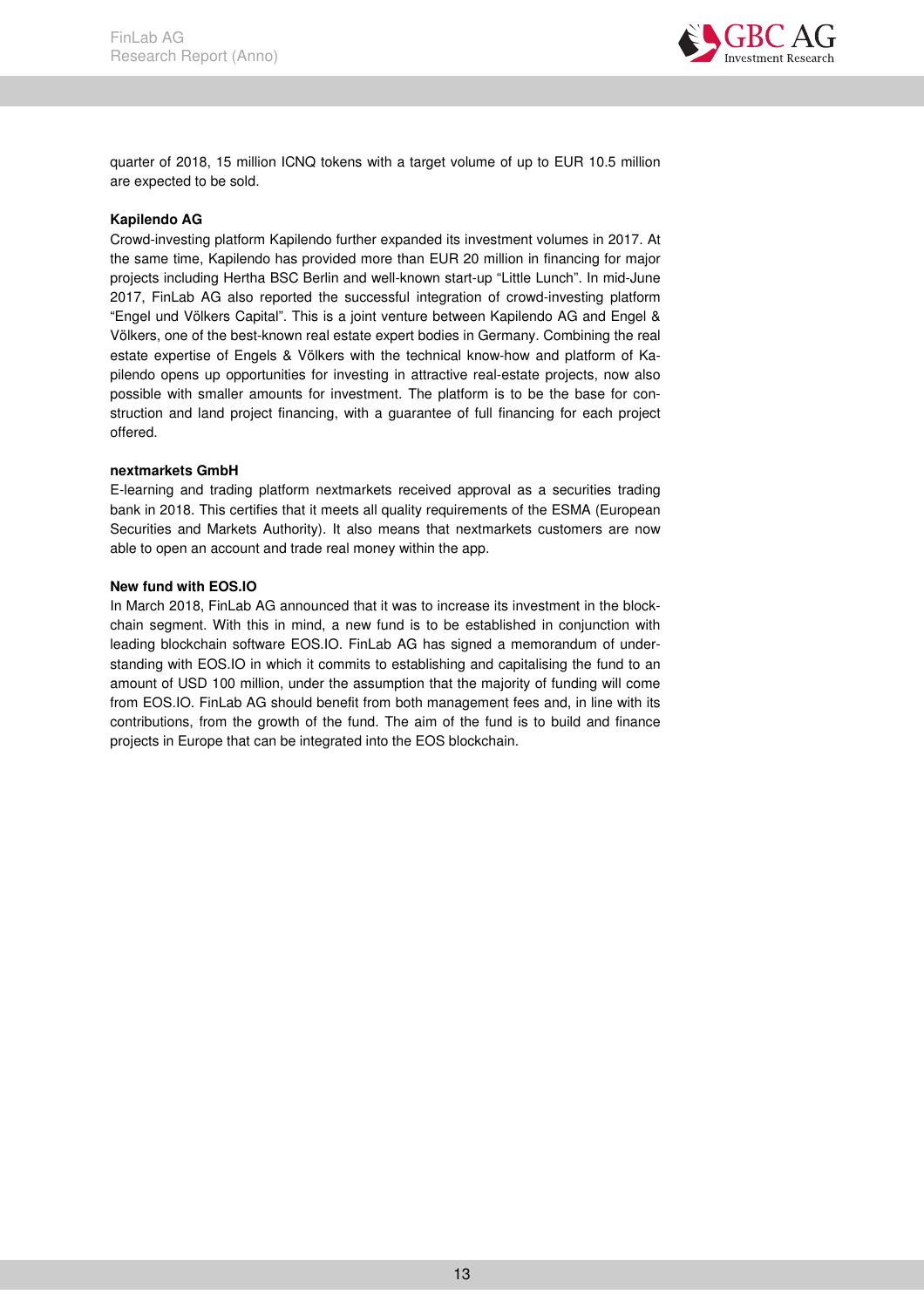

## **Valuation**

We valued FinLab AG by calculating the net asset value (NAV) as a key performance indicator for portfolio companies, which is typical for the sector.

As at 31/12/2017, FinLab AG had equity capital of EUR 103.92 million according to its IFRS balance sheet. This contrasted with financial assets, securities and cash of EUR 103.19 million. The equity interest in Heliad Equity Partners GmbH & Co. KGaA (Heliad), in which FinLab AG holds a 45.2% stake, accounted for the lion's share at EUR 42.42 million. Heliad itself was last listed at EUR 9.48 on 31/12/2017, still well below the NAV of EUR 12.22 (31/12/2017). On this basis, the NAV discount is 47.2% and should therefore be considered as offering additional growth potential or hidden reserve for FinLab AG.

Since Heliad's market price is a key benchmark for FinLab's balance sheet, according to our calculations, the NAV markdown still present in FinLab AG's investment as at 31/12/2017 amounts to approx. EUR 12.23 million in significant hidden reserves.

In projecting the NAV based on the balance sheet data as at 31/12/2017, we have taken into account the expected and predictable revenue streams from traditional asset management business, i.e. the agreed management fees as well as dividend income of up to EUR 3 million in the liquid assets. We also included the expected holding costs amounting to EUR 2.5 million in the calculation. Furthermore, we class the development shown in fintech investments as value-creating and have adjusted the valuations accordingly:

|                                                                       |         | 31/12/2016 31/12/2017 23/04/2017 |        |  |  |
|-----------------------------------------------------------------------|---------|----------------------------------|--------|--|--|
| Heliad NAV as of the reporting date (in $\epsilon$ m)                 | 80.16   | 120.65                           | 120.65 |  |  |
| FinLab AG share in Heliad                                             | 47.04 % | 45.20%                           | 45.20% |  |  |
| Fair value of the Heliad investment (in $\epsilon$ m)                 | 37.71   | 54.53                            | 54.53  |  |  |
|                                                                       |         |                                  |        |  |  |
| Market value of the shares held in Heliad (in $\epsilon$ m)           | 25.53   | 42.31                            | 42.31  |  |  |
| Hidden reserves in the Heliad investment                              | 12.18   | 12.23                            | 12.23  |  |  |
|                                                                       |         |                                  |        |  |  |
| Financial investments/securities/liquid funds (in $\epsilon$ m)       | 68.00   | 103.19                           | 139.94 |  |  |
| of which Heliad (in $\epsilon$ m)                                     | 25.90   | 42.42                            | 42.42  |  |  |
| of which other investments (in $\epsilon$ m)                          | 39.56   | 54.66                            | 91.60  |  |  |
| of which cash/securities/loans (in $\epsilon$ m)                      | 2.97    | 5.42                             | 5.92   |  |  |
| FinLab AG equity (in $\epsilon$ m)                                    | 67.14   | 103.92                           | 140.67 |  |  |
| Number of shares held by FinLab AG (in millions)                      | 4.54    | 4.79                             | 4.99   |  |  |
| <b>NAV FinLab AG</b>                                                  | 14.79€  | 21.83 €                          | 28.20€ |  |  |
|                                                                       |         |                                  |        |  |  |
| Hidden reserves per share (m€13.28 / 4.99 million shares)             |         |                                  |        |  |  |
| Fair value per share of FinLab AG incl. hidden reserves (rounded off) |         |                                  |        |  |  |

**Calculation of the fair value per share of FinLab AG:** 

**Including the hidden reserves in the Heliad investment and the higher fair values we have calculated for the fintech investments, we value shares in FinLab AG at a fair value of EUR 30.65 (previously: EUR 30.65).**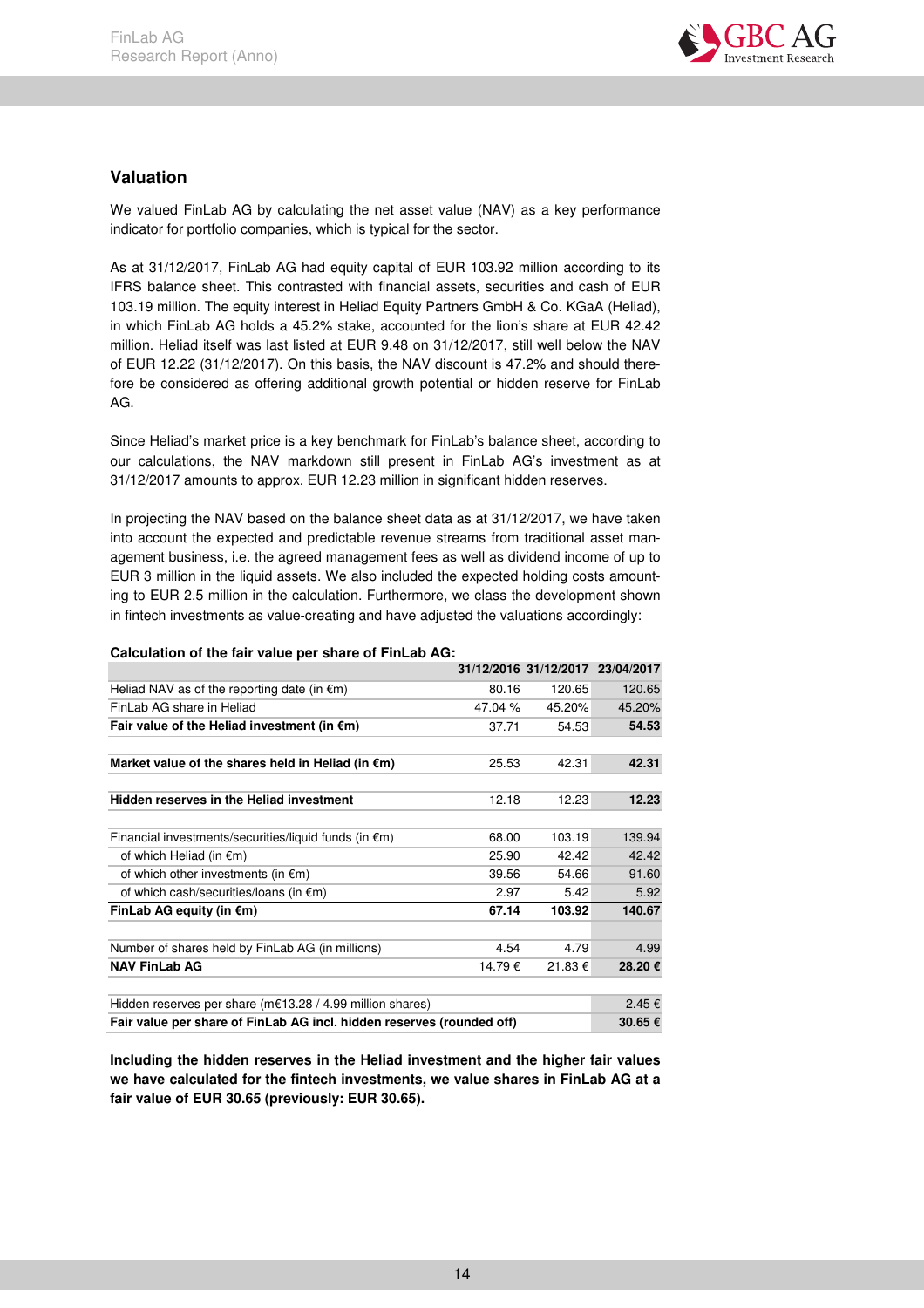

## **ANNEX**

### **I.**

#### **Research under MiFID II**

1. There is a contract between the research company GBC AG and the issuer regarding the independent preparation and publication of this research report on the issuer. GBC AG is remunerated for this by the issuer.

2. The research report is simultaneously made available to all interested investment services companies.

#### **II.**

#### **Section 1 Disclaimer and exclusion of liability**

This document is intended solely for information purposes. All data and information in this study come from sources that GBC regards as reliable. In addition, the authors have taken every care to ensure that the facts and opinions presented here are appropriate and accurate. Nevertheless, no guarantee or liability can be accepted for their correctness – whether explicitly or implicitly. In addition, all information may be incomplete or summarised. Neither GBC nor the individual authors accept liability for any damage which may arise as the result of using this document or its contents, or in any other way in this connection.

We would also point out that this document does not constitute an invitation to subscribe to nor to purchase any securities and must not be interpreted in this way. Nor may it nor any part of it be used as the basis for a binding contract of any kind whatsoever. or be cited as a reliable source in this context. Any decision relating to the probable offer for sale of securities for the company or companies discussed in this publication should be taken solely on the basis of information in the prospectuses or offer documents which are issued in relation to any such offer.

GBC does not provide any guarantee that the indicated returns or stated target prices will be achieved. Changes to the relevant assumptions on which this document is based can have a material impact on the targeted returns. Income from investments is subject to fluctuations. Investment decisions should always be made with the assistance of an investment advisor. This document cannot replace the role of an advisor.

#### Sale outside the Federal Republic of Germany:

This publication, if sold in the UK. may only be made available to those persons who, in the meaning of the Financial Services Act 1986 are authorised and exempt, or persons as defined in section 9 (3) of the Financial Services Act 1986 (Investment Advertisement) (Exemptions) Decree 1988 (amended version) and must not be transmitted directly or indirectly to other persons or groups of persons.

Neither this document nor any copy of it may be taken into, transferred to or distributed within the United States of America or its territories and possessions. The distribution of this document in Canada, Japan or other jurisdictions may be restricted by law. and persons who come into possession of this publication should find out about any such restrictions and respect them. Any failure to respect these restrictions may represent a breach of the US, Canadian or Japanese securities laws or laws governing another jurisdiction.

By accepting this document you accept all disclaimers of liability and the restrictions cited above.

You can find the details of this disclaimer/exclusion of liability at: **http://www,gbc-ag,de/de/Disclaimer,htm**

#### **Legal information and disclosures as required by section 85 of Securities Trading Act (WpHG) and Financial Analysis Directive (FinAnV)**

This information can also be found on the internet at the following address: **http://www,gbc-ag,de/de/Offenlegung,htm**

#### **Section 2 (I) Updates**

A detailed update of the present analysis/analyses at any fixed date has not been planned at the current time. GBC AG reserves the right to update the analysis without prior notice.

#### **Section 2 (II) Recommendation/ Classifications/ Rating**

Since 1/7/2006 GBC AG has used a 3-level absolute share rating system. Since 1/7/2007 these ratings relate to a time horizon of a minimum of 6 to a maximum of 18 months. Previously the ratings related to a time horizon of up to 12 months. When the analysis is published, the investment recommendations are defined based on the categories described below, including reference to the expected returns. Temporary price fluctuations outside of these ranges do not automatically lead to a change in classification, but can result in a revision of the original recommendation.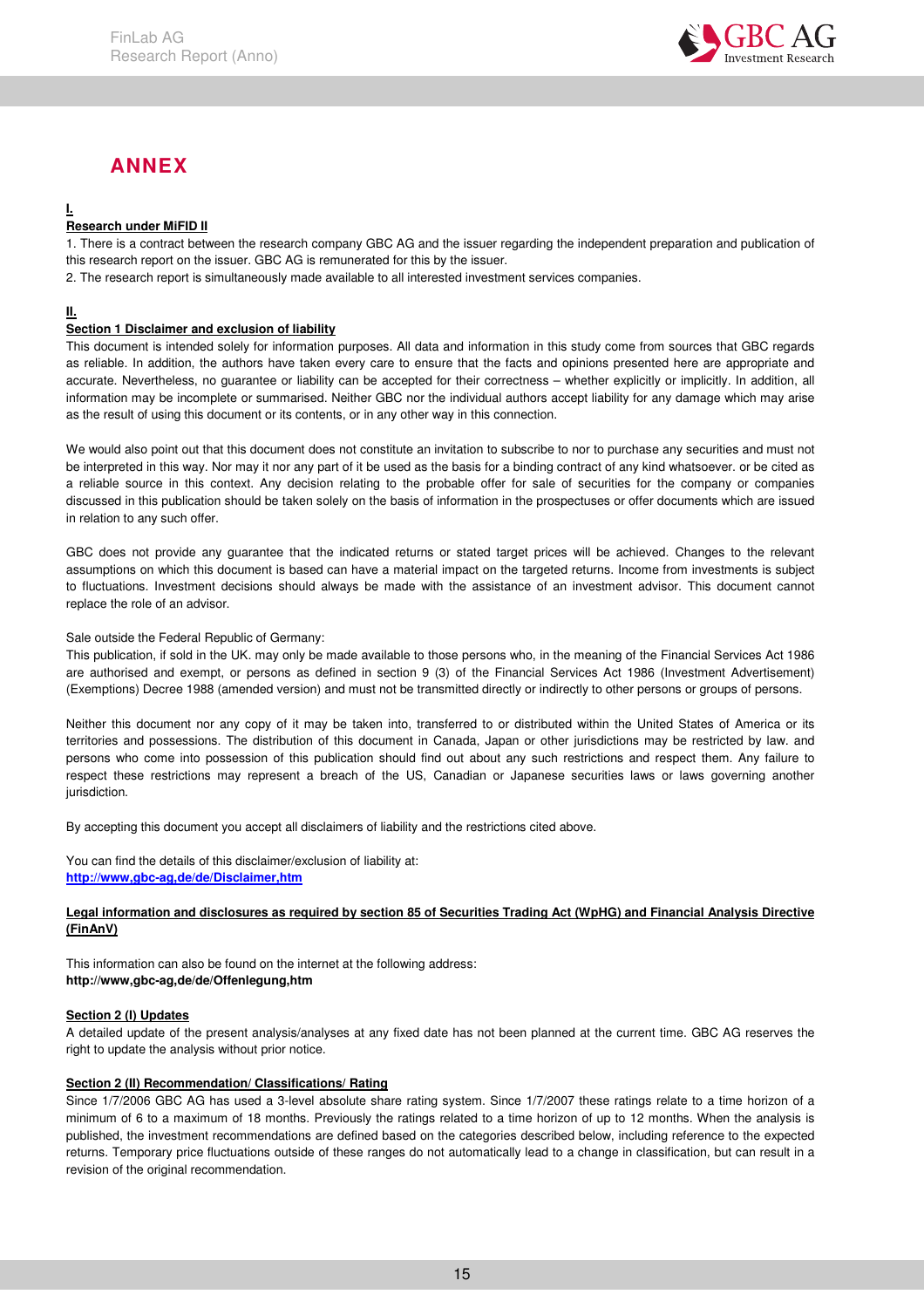

#### **The recommendations/ classifications/ ratings are linked to the following expectations:**

| <b>BUY</b>  | The expected return, based on the derived target price, incl. dividend payments within the rel<br>$10%$ .              |
|-------------|------------------------------------------------------------------------------------------------------------------------|
| <b>HOLD</b> | The expected return, based on the derived target price, incl. dividend payments within the rel<br>10% and $\lt$ + 10%. |
| <b>SELL</b> | The expected return, based on the calculated target price, incl. dividend payments within the<br>$\epsilon$ - 10%.     |

GBC AG's target prices are determined using the fair value per share, derived using generally recognised and widely used methods of fundamental analysis, such as the DCF process, peer-group benchmarking and/or the sum-of-the-parts process. This is done by including fundamental factors such as e.g. share splits, capital reductions, capital increases, M&A activities, share buybacks, etc.

#### **Section 2 (III) Past recommendations**

Past recommendations by GBC on the current analysis/analyses can be found on the internet at the following address: http://www.gbc-ag.de/de/Offenlegung.htm

#### **Section 2 (IV) Information basis**

For the creation of the present analysis/analyses publicly available information was used about the issuer(s) (where available, the last three published annual and quarterly reports, ad hoc announcements, press releases, share prospectuses, company presentations, etc.) which GBC believes to be reliable. In addition, discussions were held with the management of the company/companies involved, for the creation of this analysis/these analyses, in order to review in more detail the information relating to business trends.

#### **Section 2 (V) 1, Conflicts of interest as defined in section 85 of the Securities Trading Act (WpHG)**

GBC AG and the analysts concerned hereby declare that the following potential conflicts of interest exist for the company/companies described. at the time of this publication, and in so doing meet the requirements of section 85 of the Securities Trading Act (WpHG). A detailed explanation of potential conflicts of interest is also listed in the catalogue of potential conflicts of interest under section 2 (V) 2.

#### **In relation to the security or financial instrument discussed in this analysis the following possible conflict of interest exists: (5a,6a,11)**

#### **section 2 (V) 2, Catalogue of potential conflicts of interest**

(1) GBC AG or a legal person connected to them holds shares or other financial instruments of this company at the time of publication.

(2) This company holds over 3% of the shares in GBC AG or a legal person connected to them.

(3) GBC AG or a legal person connected to them is a market maker or designated sponsor for the financial instruments of this company.

(4) GBC AG or a legal person connected to them has, over the previous 12 months, organised or played a leading role in the public issue of financial instruments for this company.

(5) a) GBC AG or a legal person connected to them has over the last 12 months agreed to create research reports for this company in return for payment. As part of this agreement the issuer was shown the draft of this analysis (excluding the evaluation section) prior to publication.

(5) b) After receiving valid amendments by the analysed company, the draft of this analysis was changed.

(6) a) GBC AG or a legal person connected to them has over the last 12 months agreed with a third party to create research reports about this company in return for payment. As part of this agreement the issuer was shown the draft of this analysis (excluding the evaluation section) prior to publication.

(6) b) After receiving valid amendments by the third party, the draft of this analysis was changed.

(7) The analyst responsible for this report holds shares or other financial instruments of this company at the time of publication.

(8) The analyst responsible for this company is a member of the company's Executive Board or Supervisory Board.

(9) The analyst responsible for this report received or purchased shares in the company analysed by said analyst, prior to the time of publication.

(10) GBC or a related legal party has closed an agreement with the underlying company regarding consulting services during the previous 12 months.

(11) GBC or a related legal party has a significant financial interest in the analysed company, for example to get mandated by the analysed company or to provide any kind of services (such as the organization of fairs, roundtables, road shows, etc.).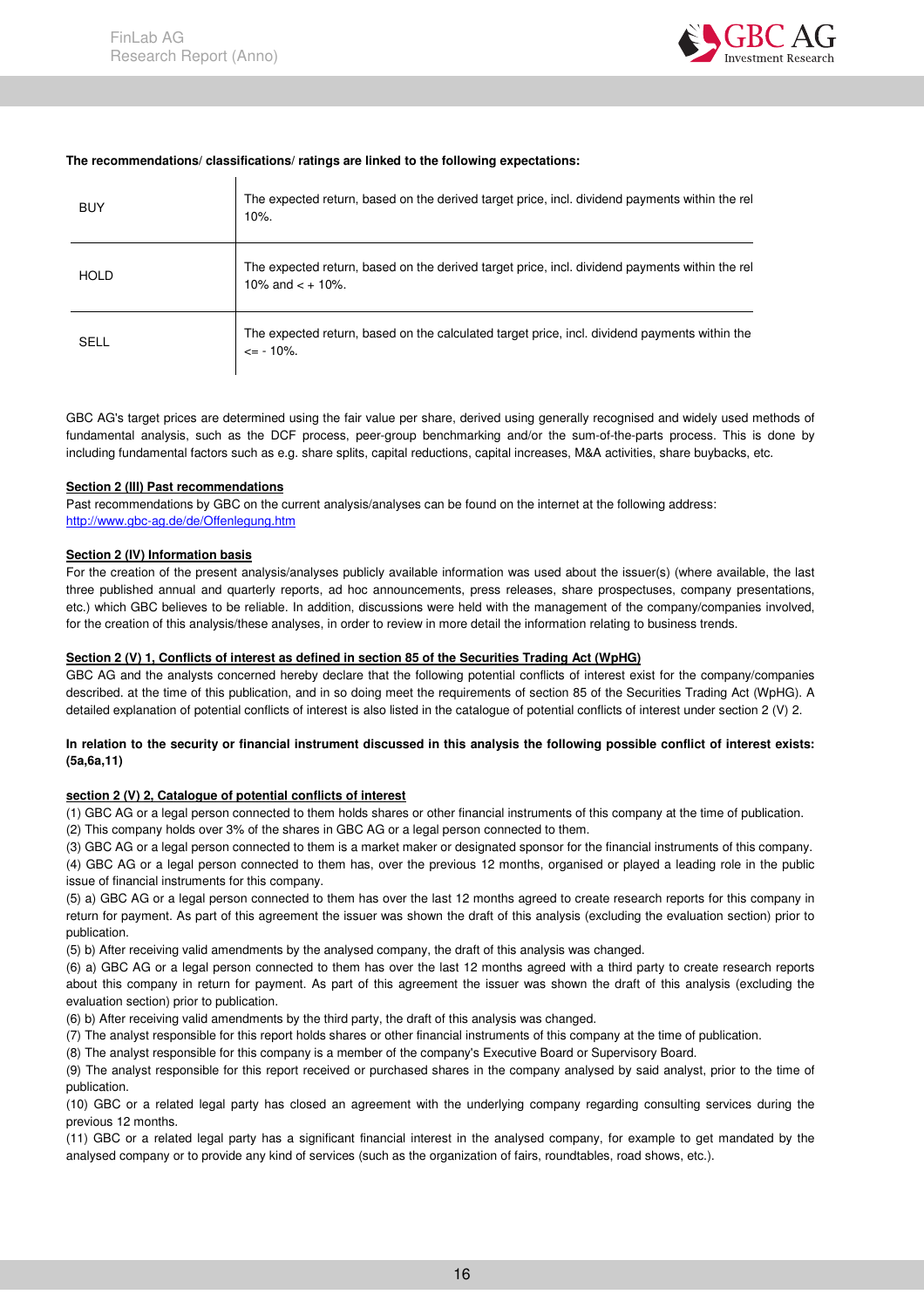

#### **Section 2 (V) 3, Compliance**

GBC has defined internal regulatory measures in order to prevent potential conflicts of interest arising or, where they do exist, to declare them publicly. Responsibility for the enforcement of these regulations rests with the current Compliance Officer, Kristina Bauer, Email: bauer@gbc-ag.de

#### **Section 2 (VI) Responsibility for report**

The company responsible for the creation of this/these analysis/analyses is GBC AG, with registered office in Augsburg, which is registered as a research institute with the responsible supervisory authority (Federal Financial Supervisory Authority or BaFin Marie-Curie-Str. 24-28, 60439 Frankfurt, Germany).

GBC AG is currently represented by its board members Manuel Hölzle (Chairman) and Jörg Grunwald.

The analysts responsible for this analysis are: **Cosmin Filker, Dipl. Betriebswirt (FH), Vice Chief Financial Analyst Matthias Greiffenberger, M.Sc., M.A., Financial Analyst** 

Other person involved:

**Manuel Hölzle, Dipl. Kaufmann, Chief Financial Analyst** 

#### **Section 3 Copyright**

This document is protected by copyright. It is made available to you solely for your information and may not be reproduced or distributed to any other person. Any use of this document outside the limits of copyright law shall, in principle, require the consent of GBC or of the relevant company, should the rights of usage and publication have been transferred.

GBC AG Halderstraße 27 D 86150 Augsburg Tel,: 0821/24 11 33-0 Fax,: 0821/24 11 33-30 Internet: http://www,gbc-ag,de

E-Mail: compliance@gbc-ag,de